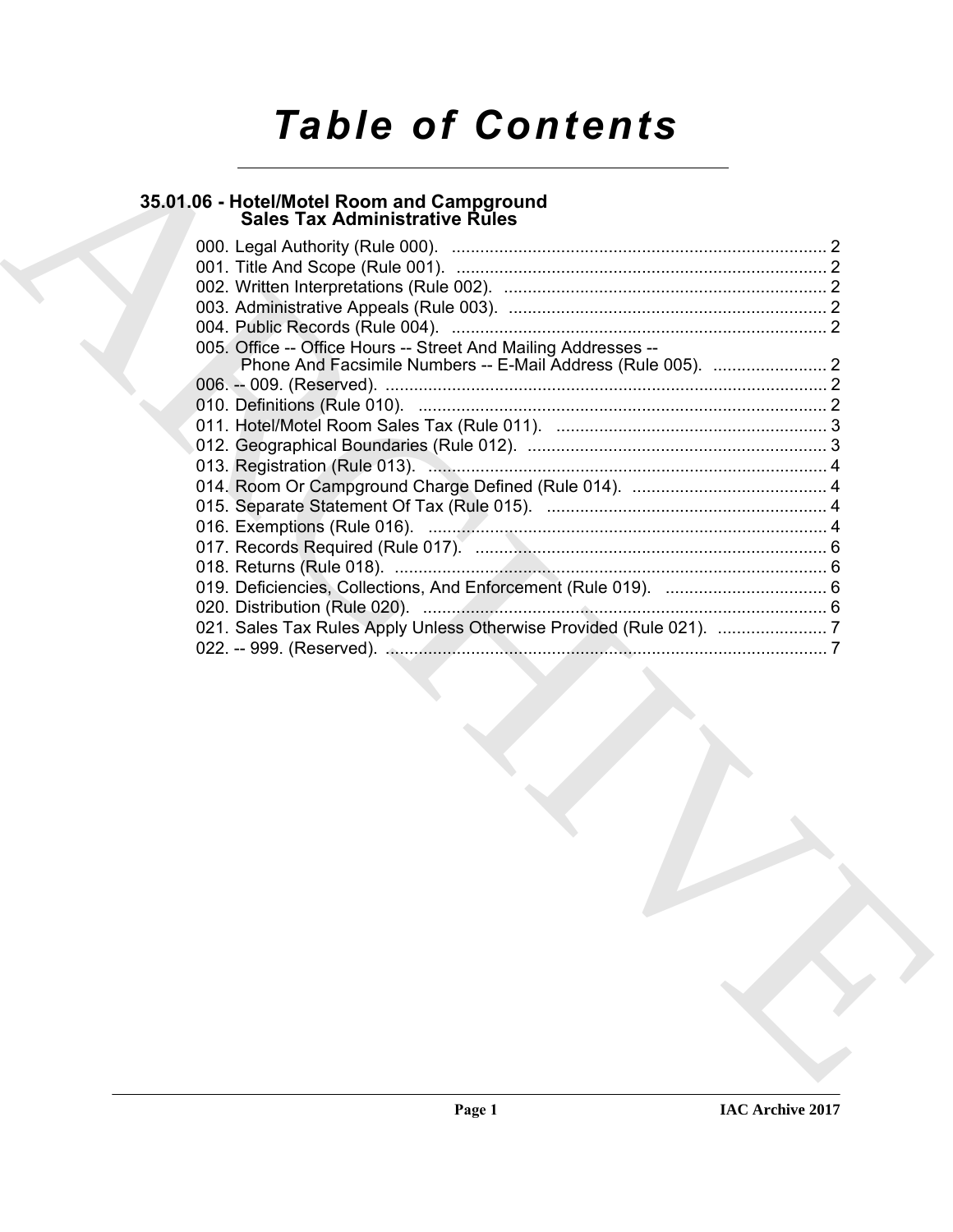### **IDAPA 35 TITLE 01 CHAPTER 06**

## **35.01.06 - HOTEL/MOTEL ROOM AND CAMPGROUND SALES TAX ADMINISTRATIVE RULES**

## <span id="page-1-1"></span><span id="page-1-0"></span>**000. LEGAL AUTHORITY (RULE 000).**

In accordance with Sections 63-105, 67-4718, and 67-4917B, Idaho Code, the State Tax Commission shall promulgate rules implementing the provisions of the Idaho Code relating to hotel/motel room charges. These rules do not apply to sales taxes imposed by resort cities, unless such taxes are administered by the State Tax Commission.

(7-1-98)

# <span id="page-1-2"></span>**001. TITLE AND SCOPE (RULE 001).**

These rules shall be cited as IDAPA 35.01.06, "Hotel/Motel Room and Campground Sales Tax Administrative Rules." These rules shall be construed to reach the full jurisdictional extent of the state of Idaho's authority to impose a gross receipts type tax on the receipts derived from providing a place to sleep to an individual by operators of hotels, motels, and campgrounds. These rules shall also impose a retail sales tax upon the user or occupant of a hotel<br>or motel room which is located in the Greater Boise Auditorium District. (7-1-93) or motel room which is located in the Greater Boise Auditorium District.

# <span id="page-1-3"></span>**002. WRITTEN INTERPRETATIONS (RULE 002).**

This agency has written statements as defined in Section 67-5201(19)(b)(iv), Idaho Code, which pertain to the interpretation of the rules of this chapter or to the documentation of compliance with the rules of this chapter. To the extent that such documents are not confidential by statute or rule, the documents are available for public inspection and copying at the main office of the State Tax Commission. See Rule 005 of these rules for the main office address. (3-15-02)

### <span id="page-1-4"></span>**003. ADMINISTRATIVE APPEALS (RULE 003).**

This chapter does allow administrative relief of the provisions outlined herein under Section 63-3049, Idaho Code.  $(7-1-93)$ 

### <span id="page-1-5"></span>**004. PUBLIC RECORDS (RULE 004).**

The records associated with this chapter are subject to the provisions of the Idaho Public Records Act, Chapter 3, Title 9, Idaho Code, to the extent that these documents are not confidential under Sections 63-3076, 63-3077 or 74- 101 through 74-126, Idaho Code. (3-15-02)

### <span id="page-1-6"></span>**005. OFFICE -- OFFICE HOURS -- STREET AND MAILING ADDRESSES -- PHONE AND FACSIMILE NUMBERS -- E-MAIL ADDRESS (RULE 005).**

**35.01.06 - HOTEL III (NATIEN ISLAM PER OF MAND CAMPER ON DETAIL ASSEMATION COMPARENT ISLAM CONTINUES (1998)**<br>
ARCHIVES CONTINUES (1998) - AND CONTINUES (1998) - AND CONTINUES (1998) - AND CONTINUES (1998) - AND CONTINUES **01. Main Office**. The State Tax Commission main office is located at 800 Park Blvd., Plaza IV, Boise, Idaho 83712-7742. The correspondence mailing address is P.O. Box 36, Boise, Idaho 83722-0410. The State Tax Commission's Website is www.tax.idaho.gov. The telephone number for Taxpayer Services is (208) 334-7660, or toll free 1-800-972-7660, and the facsimile number is (208) 334-7846. The State Tax Commission's e-mail is  $\frac{\text{taxrep}}{\text{data}}$ , idaho.gov. Main Office hours are from 8 a.m. to 5 p.m. Monday through Friday except for legal holidays.  $(3-15-02)$ 

**02.** Regional Field Offices. The address and phone number for each regional field office is listed in 5.02.01.005, "Tax Commission Administration and Enforcement Rules," Rule 005. (3-15-02) IDAPA 35.02.01.005, "Tax Commission Administration and Enforcement Rules," Rule 005.

**03. Hearing Impaired**. Hearing impaired individuals may contact any State Tax Commission office by <br>15-02): (3-15-02) (3-15-02) using the Idaho Relay Service Number 1-800-377-3529.

### <span id="page-1-7"></span>**006. -- 009. (RESERVED).**

### <span id="page-1-9"></span><span id="page-1-8"></span>**010. DEFINITIONS (RULE 010).**

<span id="page-1-10"></span>**Campground Defined.** Campground means a person, partnership, trustee, receiver, or other association, regularly engaged in the business of renting, for a consideration, or which holds itself out as being in the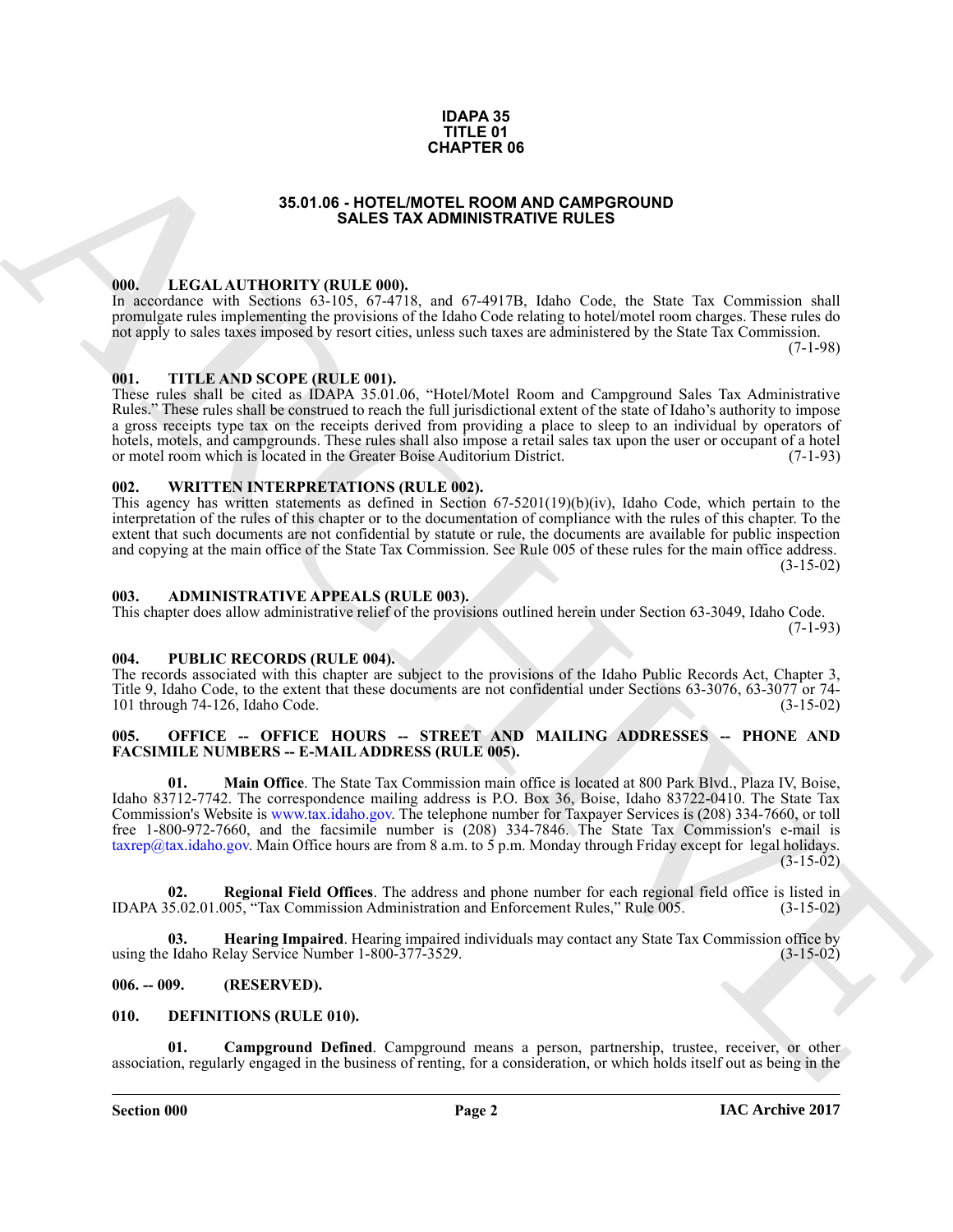business of renting, for a consideration, any area, space or place for camping, parking campers, travel trailers, motor homes or tents when such areas, spaces or places are to be rented for the purpose of providing an individual or individuals a place to sleep. (7-1-93)

<span id="page-2-2"></span>**02. Hotel or Motel Defined**. The words hotel or motel means any person, partnership, corporation, trustee, receiver, or other association, regularly engaged in the business of furnishing rooms for use or occupancy, whether personal or commercial, in return for a consideration or which holds itself out as being regularly engaged in such business.  $(7-1-93)$ 

**a.** Furnishing rooms for a consideration includes rooms provided for personal occupancy and rooms provided for meeting, convention, or other commercial purposes. (7-1-93)

**b.** The rental of condominiums or townhouses is subject to tax unless exempted under the provisions of Rule 016 of these rules. The rental of rooms by a public or private educational institution is subject to tax, unless exempted under the provisions of Rule 016 of these rules. The rental of rooms by hospitals, nursing homes, or similar institutions to nonpatients is subject to tax, unless exempted under the provisions of Rule 016 of these rules. (4-6-05)

**03. Travel and Convention Tax Defined**. Travel and convention tax means the tax imposed by Section 67-4718, Idaho Code. (4-6-05)

# <span id="page-2-0"></span>**011. HOTEL/MOTEL ROOM SALES TAX (RULE 011).**

<span id="page-2-7"></span><span id="page-2-5"></span><span id="page-2-3"></span>

| 01. | In General. These rules apply to: | $(7-1-93)$ |
|-----|-----------------------------------|------------|
|     |                                   |            |

**a.** The Idaho Travel and Convention Tax imposed by Section 67-4718, Idaho Code; and (7-1-93)

**b.** The tax levied pursuant to Section 67-4917B, Idaho Code, by the Greater Boise Auditorium (7-1-93) District. (7-1-93)

**c.** However, they will also apply to any future Auditorium or Community Center District organized under Chapter 49, Title 67, Idaho Code, if such district contracts with the State Tax Commission for the collection and administration of hotel/motel room sales tax. (7-1-93) and administration of hotel/motel room sales tax.

<span id="page-2-11"></span>**02. Travel and Convention Tax**. The tax authorized by Section 67-4718, Idaho Code, is a gross receipts type sales tax imposed on the receipts derived from providing a place to sleep to an individual by operators of hotels, motels, and camparounds as defined in these rules. (7-1-93) hotels, motels, and campgrounds as defined in these rules.

<span id="page-2-6"></span>**03. Auditorium District Tax**. The tax authorized by Section 67-4917B, Idaho Code, is a retail sales tax levied upon the user or occupant of a hotel/motel room which must be collected by the hotel or motel from the occupant or user and remit ted to the Idaho State Tax Commission. (7-1-93) occupant or user and remit ted to the Idaho State Tax Commission.

<span id="page-2-9"></span>**04. Room Sales Tax**. These two (2) taxes are collectively referred to in these rules as the room sales  $\frac{1}{2}$  tax.  $\frac{(7-1-93)}{2}$ 

<span id="page-2-10"></span><span id="page-2-8"></span>**05. Resort Cities**. These rules do not apply to sales taxes imposed by resort cities unless such taxes are ered by the State Tax Commission. (7-1-93) administered by the State Tax Commission.

Since Tax Commutes in the state state and space to place the state and the state Tax Administrative River Commutes in the state of the state of the state of the state of the state of the state of the state of the state of **06. Sales Taxes Pertaining to Room Charges**. These rules explain the application of the state sales tax to hotel/motel room charges but do not undertake a comprehensive explanation of state sales and use taxes as they may apply to such businesses. See the Tax Commission's rules relating to the Idaho Sales Tax Act for detailed statutory and regulatory provisions. See specifically IDAPA 35.01.02, "Idaho Sales and Use Tax Administrative Rules," Rule 028. (7-1-93)

# <span id="page-2-4"></span><span id="page-2-1"></span>**012. GEOGRAPHICAL BOUNDARIES (RULE 012).**

The State Tax Commission and the Boise Auditorium District shall maintain in their respective offices an accurate map of the geographical boundaries of the auditorium district which shall be available for inspection by any person.

 $(3-30-07)$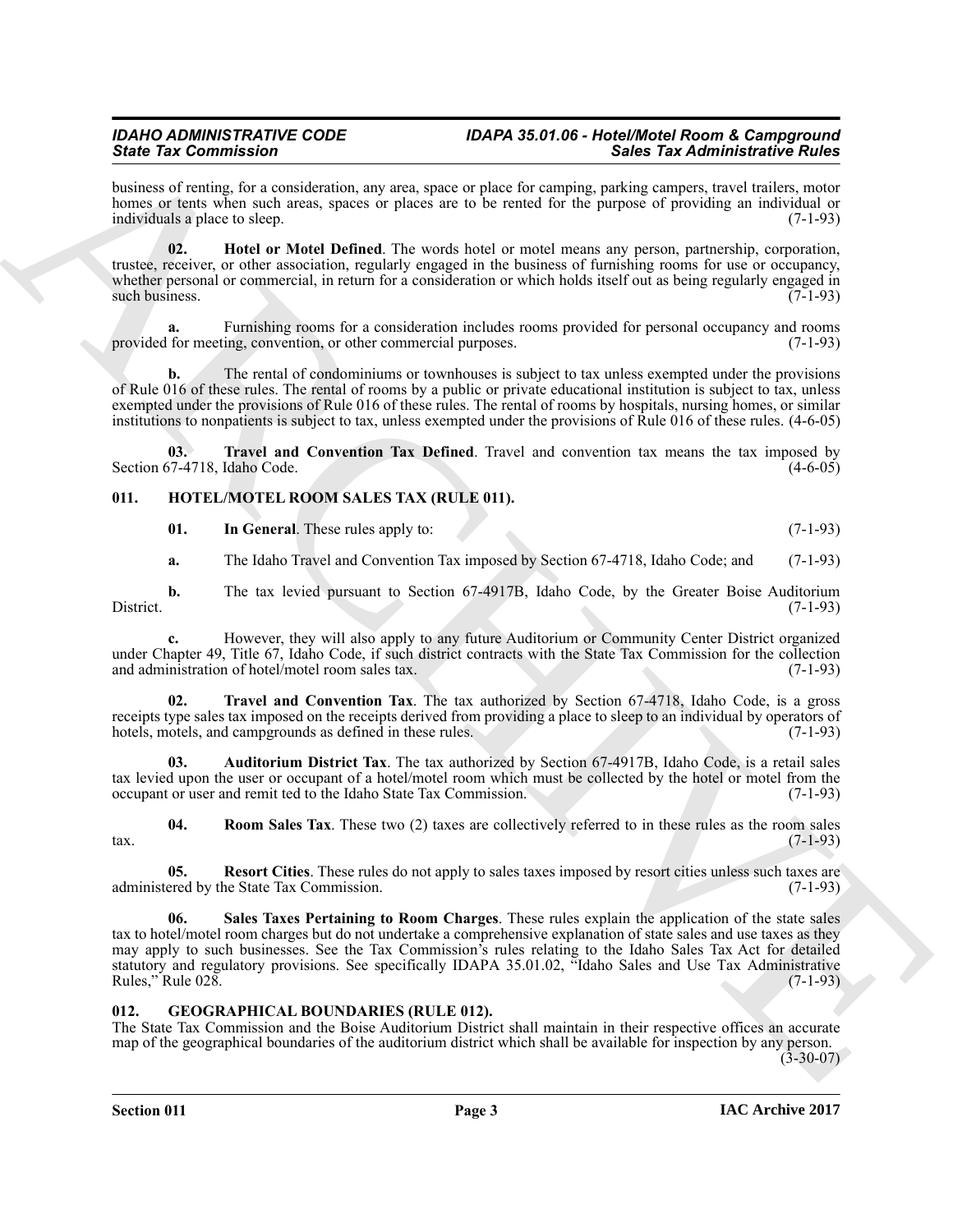## <span id="page-3-7"></span><span id="page-3-0"></span>**013. REGISTRATION (RULE 013).**

Prior to engaging in business as a hotel, motel, or campground within the state of Idaho, such hotel or motel shall register with the State Tax Commission in such manner as the Tax Commission may prescribe as a hotel or motel required to collect the room sales tax. Registration will be in the same manner and in the same form as is required for obtaining a seller's permit for state sales tax. (7-1-93)

# <span id="page-3-8"></span><span id="page-3-1"></span>**014. ROOM OR CAMPGROUND CHARGE DEFINED (RULE 014).**

Since Tax Commission<br>
13. Blocks Tax Administrative Sixter.<br>
13. Blocks Tax Administrative Sixter.<br>
13. Blocks Tax Administrative Sixter.<br>
14. Blocks Tax Administrative Sixter.<br>
14. Blocks Tax Administrative Sixter.<br>
24. As used in these rules, the charge for providing rooms or campground spaces shall mean and refer to the total amount of consideration, whether paid in money or otherwise, received by the hotel, motel or campground from the user or occupant for the use or occupancy of the room or space. It does not include separately stated service charges which are not an integral part of the use or occupancy of the room or campground space such as separately stated telephone, food, beverage or laundry charges but does include amounts charged for temporary use of tangible personal property used in conjunction with the room such as a charge for an extra bed. In the case of campgrounds any charges for water, electrical or sewer hookups are an integral part of the charge for the use of the space and are included in the amount subject to tax. (7-1-93) amount subject to tax.

# <span id="page-3-9"></span><span id="page-3-2"></span>**015. SEPARATE STATEMENT OF TAX (RULE 015).**

<span id="page-3-10"></span>**01. Amount of Tax Charged**. The amount of tax charged to the user or occupant of the room or campground may be charged as a rate which is a consolidation of all of the tax rates for state and local taxes which apply to the charge. The amount of tax charged may be stated on one line of the receipt, invoice or other document provided to the customer. The consolidated tax amount must include all applicable taxes and be separately stated from all other charges. (3-30-07) from all other charges.

<span id="page-3-11"></span>**02. Fractional Parts of One Cent**. If the amount of tax computed in accordance with this rule is a 1 part of one cent (\$.01), the amount shall be rounded to the nearest full cent. (7-1-93) fractional part of one cent  $(\$.01)$ , the amount shall be rounded to the nearest full cent.

### <span id="page-3-4"></span><span id="page-3-3"></span>**016. EXEMPTIONS (RULE 016).**

<span id="page-3-6"></span>**01. Exemptions**. Except as otherwise provided in this rule, all charges for room occupancy which are room Idaho sales tax are also exempt from the room sales tax. (7-1-93) exempt from Idaho sales tax are also exempt from the room sales tax.

<span id="page-3-5"></span>**02. Exempt Entities**. Rooms or campground spaces furnished to governmental entities, educational institutions, or hospitals are exempt from the taxes if and only if the charge for the room or campground space occupancy is billed directly to and paid directly by the governmental entity, educational institution, or hospital.

(7-1-93)

**a.** "Governmental entity" includes the federal government and any of its instrumentalities, the state of Idaho and any of its agencies or any city, county or taxing district of the state of Idaho. Governmental entity does not include states other than Idaho or their political subdivisions.

**b.** "Educational institution" means any nonprofit colleges, universities, primary, and secondary schools in which systematic instruction in the usual branches of learning is given. The exemption does not include educational institutions that operate for profit or schools primarily teaching special accomplishments, such as business or cosmetology. (7-1-96) business or cosmetology.

**c.** "Hospital" means a nonprofit institution licensed as a hospital by any state. This exemption does not include hospitals that operate for profit, nursing homes, or similar institutions.

**d.** "Billed directly to" means a contractual agreement between the facility operator and the governmental entity, educational institution, or hospital whereby the charge for the room or campground space is directed to and is the responsibility of the governmental agency or institution. "Billed directly to" also includes credit card charges billed to an account opened by an exempt agency, educational institution, or hospital. (7-1-96)

**e.** "Paid directly by" means a remittance tendered directly by the governmental entity, educational institution, or hospital to the facility operator. It does not include a payment by the governmental entity or institution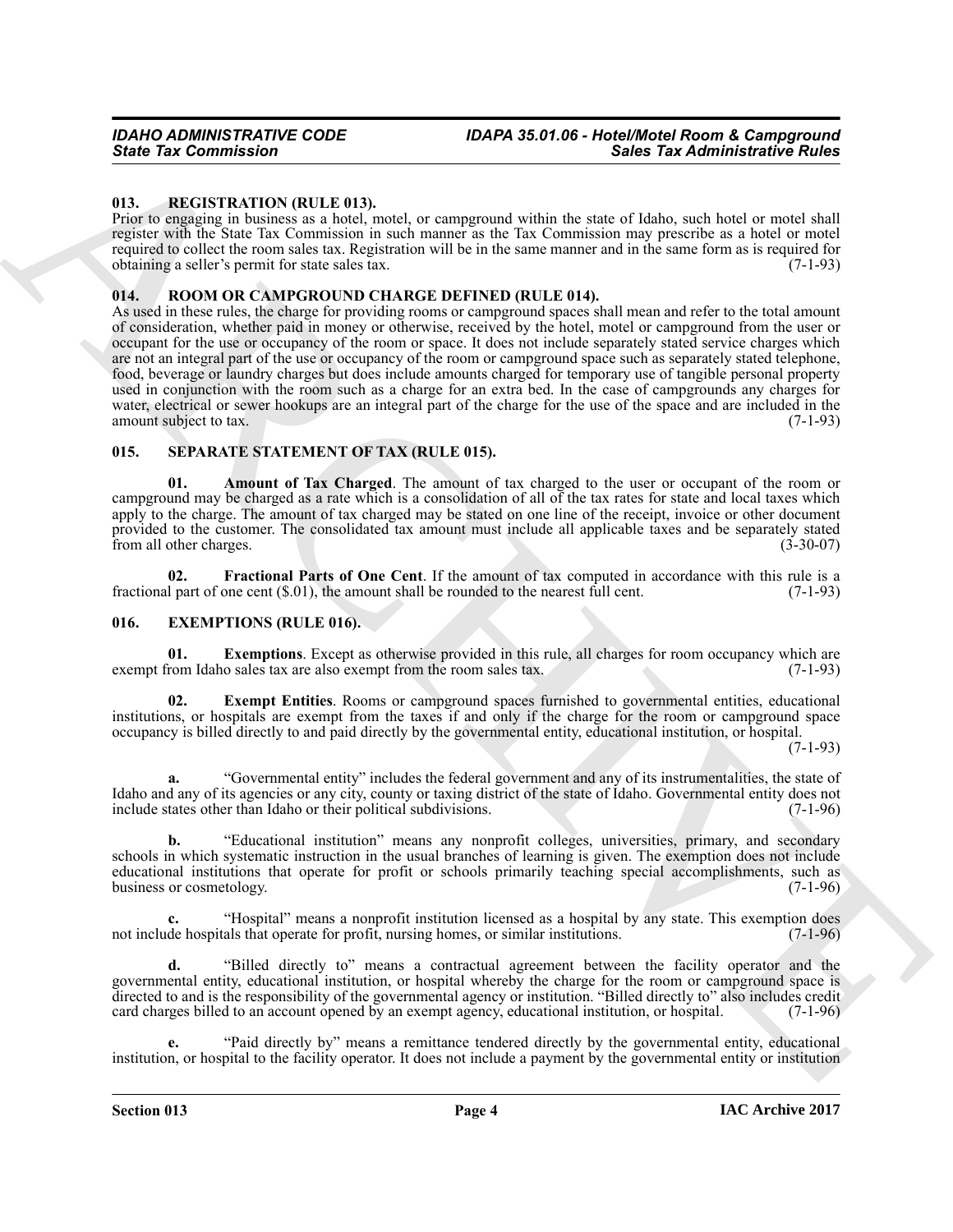to an employee or agent for reimbursement of expenses incurred during business travel. However, "paid directly by" does include payments made by an exempt entity to a financial institution for credit card charges made on a charge account in the name of the exempt entity with a credit card issued to the entity itself and not to any individual or employee. (7-1-96)

**f.** Credit cards issued to employees of governmental agencies are NOT considered to be billed directly to and paid directly by the governmental entity when the employee is responsible for making payment to the credit card company. (7-1-93)

### <span id="page-4-1"></span>**03. Continuous Occupancy Exemptions**. (7-1-93)

**a.** Continuous occupancy means maintaining residency for a continuous period of time by the same individual or individuals. The continuous occupancy exemption does not apply when a room or campground space is furnished to a business enterprise that rotates numerous employees as occupants of the room or space with no one (1) employee remaining continuously for the minimum number of days required to meet the continuous stay requirements. (7-1-93)

**b.** Continuous Occupancy--Hotels and Motels. When continuous residency is maintained in a hotel or motel by the same individual or individuals for a period of thirty-one (31) days or more, the room charges are exempt from the taxes. When residency is maintained continuously for a period of less than thirty-one (31) days, the room charges are subject to the state sales tax, the statewide Travel and Convention tax, and, if the hotel or motel is located with the boundaries of the Greater Boise Auditorium District, the Greater Boise Auditorium District tax.

**c.** Continuous Occupancy--Campgrounds: When continuous residency is maintained by the same individual or individuals in a campground space for a period of thirty-one (31) or more days the rental of the space is exempt from the taxes governed by these rules. If continuous residency is maintained for less than thirty-one (31) days, the state sales tax and the Idaho Travel and Convention tax apply. Greater Boise Auditorium District tax does not apply to campground spaces. See Subsection 016.05 of this rule. (7-1-96) not apply to campground spaces. See Subsection 016.05 of this rule.

<span id="page-4-3"></span>**d.** The continuous occupancy exemptions apply if, and only if, a lease or other documentation evidencing the period of the occupancy is maintained by the operator of the hotel, motel or campground. A guest registration card verifiable by a billing document is acceptable documentation. (7-1-93) registration card verifiable by a billing document is acceptable documentation.

Since Tax Commission in the constraints of the process constraints and the Tax Administrative Euler Commission and the constraint of the constraint of the constraint of the constraint of the constraint of the constraint o **04. Rooms Let for Purposes Other Than Sleeping**. The statewide Travel and Convention tax applies only to rooms let to an individual as a place to sleep. The tax does not apply to rooms let only for other purposes, such as for meetings. However, both the state sales tax and the Greater Boise Auditorium District tax apply to rooms let by a hotel or motel for purposes other than sleeping. Rooms supplied with beds shall be presumed to be let for the purpose of sleeping unless the contrary is established by the operator. Rooms, other than dormitory rooms, let by an educational institution for purposes other than sleeping, are not taxable as a sale of lodging; however, it is possible that renting such a room may be taxable as a fee for the privilege of using a facility for a recreational purpose.

(7-1-99)

<span id="page-4-0"></span>**05. Campgrounds Exempted**. The Greater Boise Auditorium District tax does not apply to campground charges. The state sales tax and the travel and convention tax apply to the charge for campground spaces. Sales of spaces in campgrounds owned or operated by the state of Idaho, its agencies or political subdivisions are subject to the state sales tax but not the travel and convention tax. (7-1-96) are subject to the state sales tax but not the travel and convention tax.

<span id="page-4-2"></span>**06. Foreign Diplomats**. The United States Government grants immunity from state taxes to diplomats from certain foreign countries. The diplomat is issued a federal tax exemption card by the U.S. Department of State. The card bears a photograph of the holder, a federal tax exemption number, and specific instructions as to the extent of the exemption granted to the diplomat. Vendors must document an exempt charge to a foreign diplomat by:

(7-1-93)

**a.** Retaining a photocopy of the front and back of the federal tax exemption card; or (7-1-93)

**b.** Recording for their permanent record the name of the bearer, the mission represented, the federal tax exemption number displayed on the card, the date of expiration, and the nature of the exemption granted to the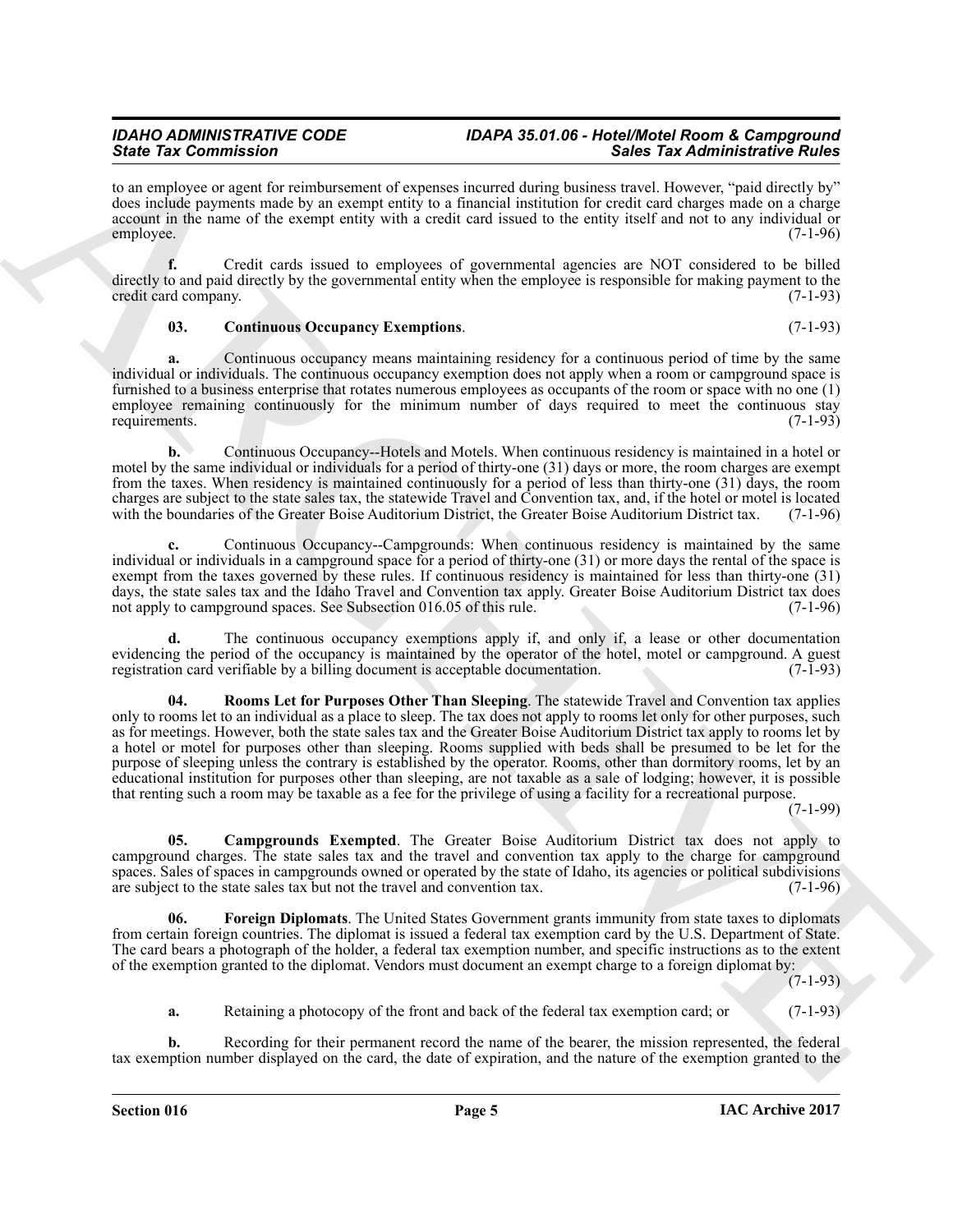<span id="page-5-8"></span>diplomat. (7-1-93)

**07. Direct Pay Authority**. A taxpayer granted direct pay authority as provided by IDAPA 35.01.02, "Idaho Sales and Use Tax Administrative Rules," Rule 112 may not use this authority for hotel/motel room or campground space charges. State sales tax, Travel and Convention tax, and, when applicable, Greater Boise Auditorium District tax must be charged by the hotel, motel, or campground and paid to the hotel, motel, or campground by the direct pay authority permittee. campground by the direct pay authority permittee.

# <span id="page-5-9"></span><span id="page-5-0"></span>**017. RECORDS REQUIRED (RULE 017).**

Each hotel, motel, and campground subject to the room occupancy tax shall maintain the records required in IDAPA 35.01.02, "Idaho Sales and Use Tax Administrative Rules," Rule 111 and, in addition, shall maintain records necessary to document exemptions from the room sales tax. Such records shall include a copy of any written lease or other agreement pursuant to which a continuous occupancy is claimed and copies of any direct billings to governmental entities exempt from tax. The records shall be maintained by the hotel or motel for a period of four (4) years and shall be subject to audit by the State Tax Commission or, in the case of hotels or motels with the Greater Boise Auditorium District. (7-1-93) Boise Auditorium District, the Greater Boise Auditorium District.

# <span id="page-5-12"></span><span id="page-5-10"></span><span id="page-5-1"></span>**018. RETURNS (RULE 018).**

Since Tax Commission<br>
Since Tax Commission<br>
Since Tax Administrative Since Tax Administrative Since Tax Administrative Since Tax Administrative Since Tax Administrative Since Tax Administrative Since Tax Administrative Co **01. Filing Returns**. Each hotel, motel, or campground subject to the room sales tax shall file with the State Tax Commission on forms prescribed by the State Tax Commission monthly or quarterly returns showing the amount of tax required to be paid by the hotel, motel, or campground to the State Tax Commission and such other information as the Tax Commission shall require. The return, together with the remittance shown to be due thereon, must be received by the State Tax Commission or postmarked on or before the twentieth (20th) day of the month following the period to which the return relates. All charges subject to tax actually charged to the user or occupant shall be reported on the return for the period during which such use or occupancy occurred without regard to whether<br>the charge was a cash or credit transaction. (7-1-93) the charge was a cash or credit transaction.

<span id="page-5-11"></span>**02. Allocation of Revenue**. Because revenue from the statewide Travel and Convention tax must be allocated to the area of the state from which it is collected, taxpayers who operate more than one (1) hotel, motel or campground within the state must report the tax relating to each hotel, motel or campground on a separate return.

(7-1-93)

# <span id="page-5-4"></span><span id="page-5-2"></span>**019. DEFICIENCIES, COLLECTIONS, AND ENFORCEMENT (RULE 019).**

<span id="page-5-6"></span>**01. Remittance of Taxes**. In the event that taxes required to be collected and remitted by a hotel, motel, or campground are not remitted to the State Tax Commission together with a return in a timely manner or in the event that the Commission finds any deficiency in the amount of tax reported to or remitted to the State Tax Commission, the Tax Commission shall issue a Notice of Deficiency Determination pursuant to the provisions of the Idaho Sales Tax Act and the Tax Commission's rules relating thereto. A hotel, motel, or campground to which such a Notice of Deficiency Determination may be issued may protest the notice and seek a redetermination thereof pursuant to the provisions of IDAPA 35.01.02, "Idaho Sales and Use Tax Administrative Rules," Rule 121. (7-1-93)

<span id="page-5-5"></span>**02. Penalties**. In the event that any deficiency in reporting or remitting taxes by a hotel, motel, or campground is due to negligence, failure to comply with this Commission's rules, or fraud, or in the event that any hotel, motel, or camp ground required to file a return with the State Tax Commission fails to do so, the penalties provided in the Idaho Income Tax Act as applicable to the Idaho Sales Tax Act shall apply to the room sales tax. See IDAPA 35.01.01, "Income Tax Administrative Rules," Rule 111. (7-1-93)

# <span id="page-5-7"></span><span id="page-5-3"></span>**020. DISTRIBUTION (RULE 020).**

Amounts collected by the State Tax Commission for the state Travel and Convention tax shall be paid over to the State Treasurer. The amounts collected by the State Tax Commission for the Greater Boise Auditorium District shall be distributed by the State Tax Commission to the Greater Boise Auditorium District no later than one month following receipt by the State Tax Commission of the revenues from such district. However, the Tax Commission may deduct from both such amounts prior to distribution such fee as may be agreed upon by the Commission and the agency of the state of Idaho charged with administering the provisions of Sections 67-4710 through 67-4718, Idaho Code, inclusive, or the board of the district for its direct and actual cost in the collection and administration of the tax.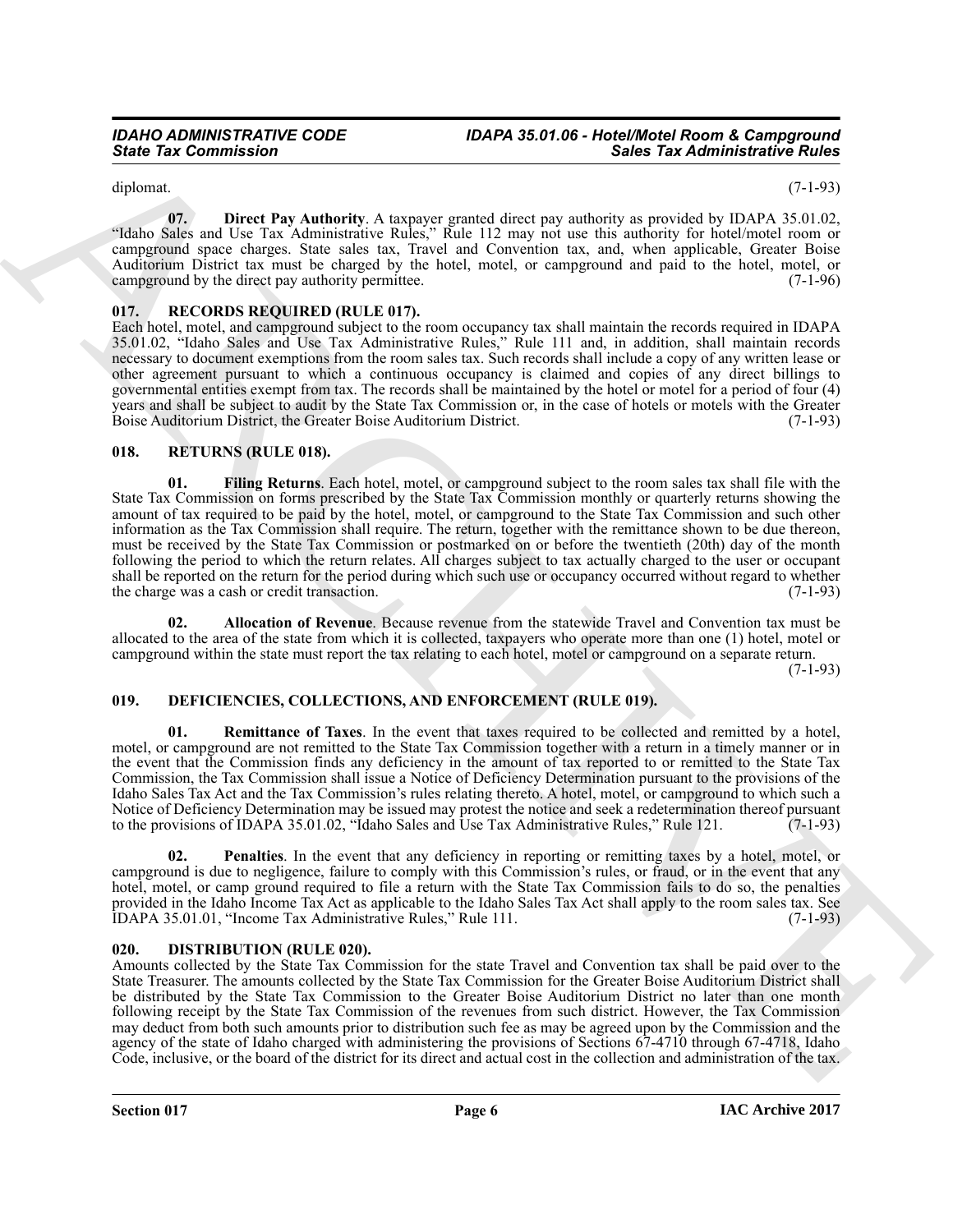Since You can compute the second with the second with the second with the second with  $\frac{1}{2}$  and  $\frac{1}{2}$  and  $\frac{1}{2}$  and  $\frac{1}{2}$  and  $\frac{1}{2}$  and  $\frac{1}{2}$  and  $\frac{1}{2}$  and  $\frac{1}{2}$  and  $\frac{1}{2}$  and  $\frac{1}{2}$ The State Tax Commission may also deduct from both such distributions any amounts of room sales taxes erroneously paid to the State Tax Commission or collected by the State Tax Commission which the Commission has refunded to such hotel, motel or camp ground. Such refunds shall be deducted from the gross revenues prior to computing the fee agreed upon. (7-1-93) computing the fee agreed upon.

# <span id="page-6-2"></span><span id="page-6-0"></span>**021. SALES TAX RULES APPLY UNLESS OTHERWISE PROVIDED (RULE 021).**

The rules promulgated by the State Tax Commission relating to the enforcement and collection of the Idaho sales tax shall apply to the room sales tax unless the provisions of Sections 67-4710 through 67-4719, Idaho Code, inclusive or Sections 67 4917A, 67-4917B or 67-4917C, Idaho Code, or these rules are expressly contrary to the Sales Tax Rules. (7-1-93)

<span id="page-6-1"></span>**022. -- 999. (RESERVED).**